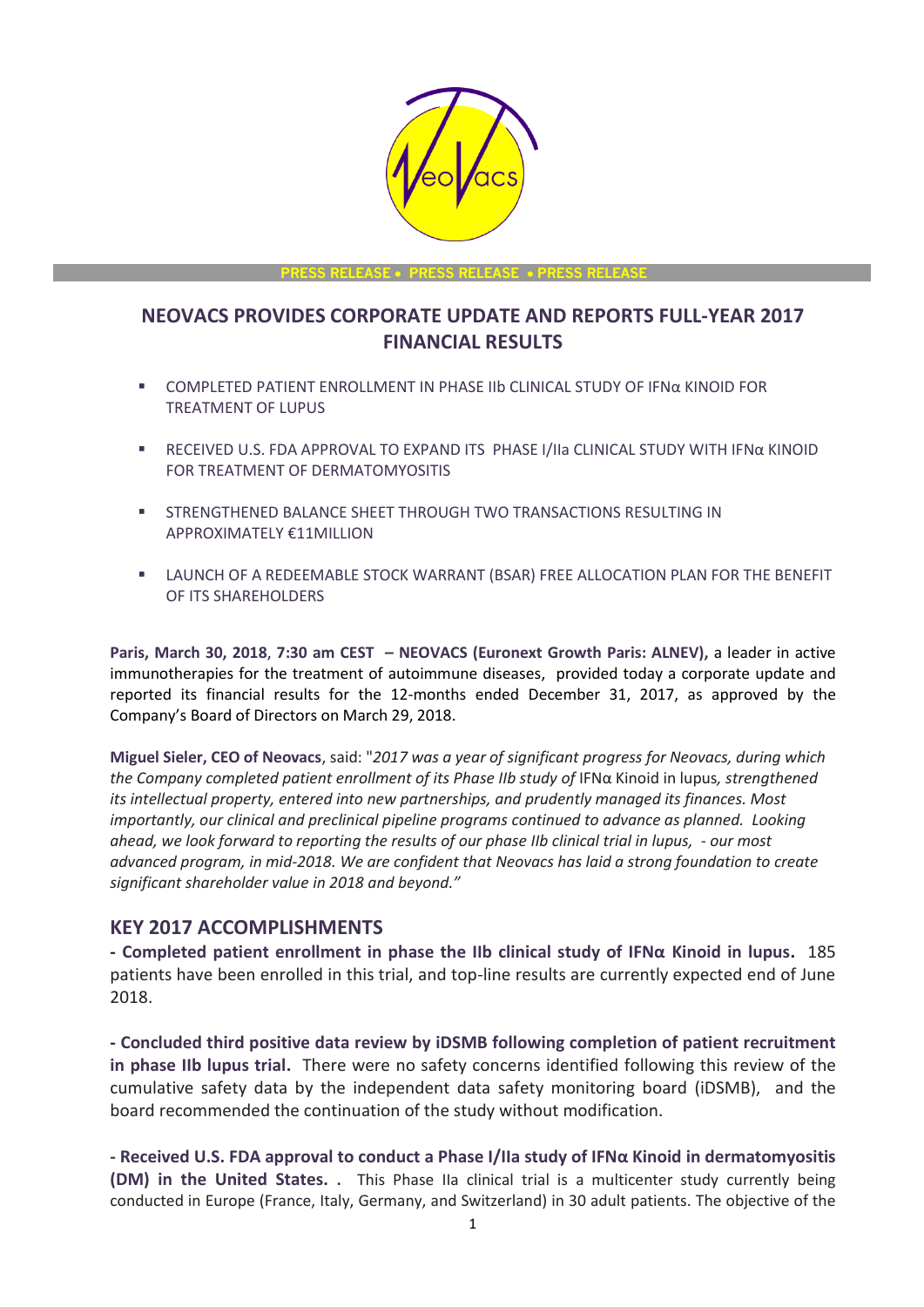study is to evaluate the immunogenicity, tolerability, and biological and clinical efficacy of IFNα Kinoid in this orphan indication.

**- Signed a license agreement with Centurion pharma to market IFN-Kinoid for the treatment of lupus and DM in Turkey.** Pending the successful outcome of Neovacs' Phase IIb clinical trial in lupus, Centurion will pursue authorization with local health authorities in Turkey to commercialize IFN*α* Kinoid in lupus through a "Named Patient" program.

**- Strengthened balance sheet during the second half of 2017** through a private placement of €6 million with U.S. biotechnology-focused institutional investors, and a convertible bond issuance for  $\epsilon$ 5.15 million subscribed by European institutional investors.

**- Initiated redeemable stock warrant free allocation plan for the benefit of its shareholders**. Each Neovacs shareholder received a free redeemable stock warrant for each share held. Holders of the warrants will be able to exercise them and obtain Neovacs shares as of the issue date of the warrants and for a period of 8 months (i.e. until 31 July 2018).

**-Reported first positive immunogenicity results for IFNα Kinoid in an animal model of type-1 diabetes.** Neovacs confirmed a high level of neutralizing anti-IFNα antibodies in NOD mice immunized with IFN $\alpha$  Kinoid, to observe a twice higher preservation of Langerhans islets<sup>1</sup> in mice treated with IFN $\alpha$ Kinoid compared to the control groups, and notable delay in the onset of Type 1 Diabetes in relation to the persistence of anti-IFNalpha neutralizing antibodies. This study was conducted by Neovacs in collaboration with Dr. Agnès Lehuen and Professor Christian Boitard from the department of Immunology of Diabetes at the Hospital Cochin in Paris**.**

## **EXPECTED 2018 MILESTONES**

 $\overline{a}$ 

**In mid-2018, Neovacs expects to announce the results of the Phase IIb clinical study in lupus.** The IFNα Kinoid Phase IIb trial in lupus is now fully enrolled with 185 patients randomized, and is being conducted in approximately 20 countries across the U.S., Europe, Latin America, Asia, and North Africa. The objective of the study is to evaluate the biological and clinical efficacy of IFN $\alpha$  Kinoid in patients with moderate to severe lupus.

**Based on a positive outcome of this study, Neovacs intends to begin executing on its action plan for 2018, including:**

- Continue global partnership discussions for IFNα Kinoid in lupus and DM.
- Validated with healthcare authorities globally the registration strategy to conduct the lupus Phase III clinical program.
- File for orphan drug designation in South Korea with our partner, CKD.

**Neovacs is eligible to receive milestone payments in H2 2018 from its three international partners,** CKD pharm (South Korea), Biosense Global (China) and Centurion pharma (Turkey), pending positive results of the IFNα Kinoid phase IIb clinical trial in lupus.

**Neovacs reported positive results from its proof-of-concept study of IFNα Kinoid for the treatment of type 1 diabetes at the end of 2017.** Following these encouraging results, the

<sup>&</sup>lt;sup>1</sup> Langerhans islets or pancreatic islets: cells capable of producing insulin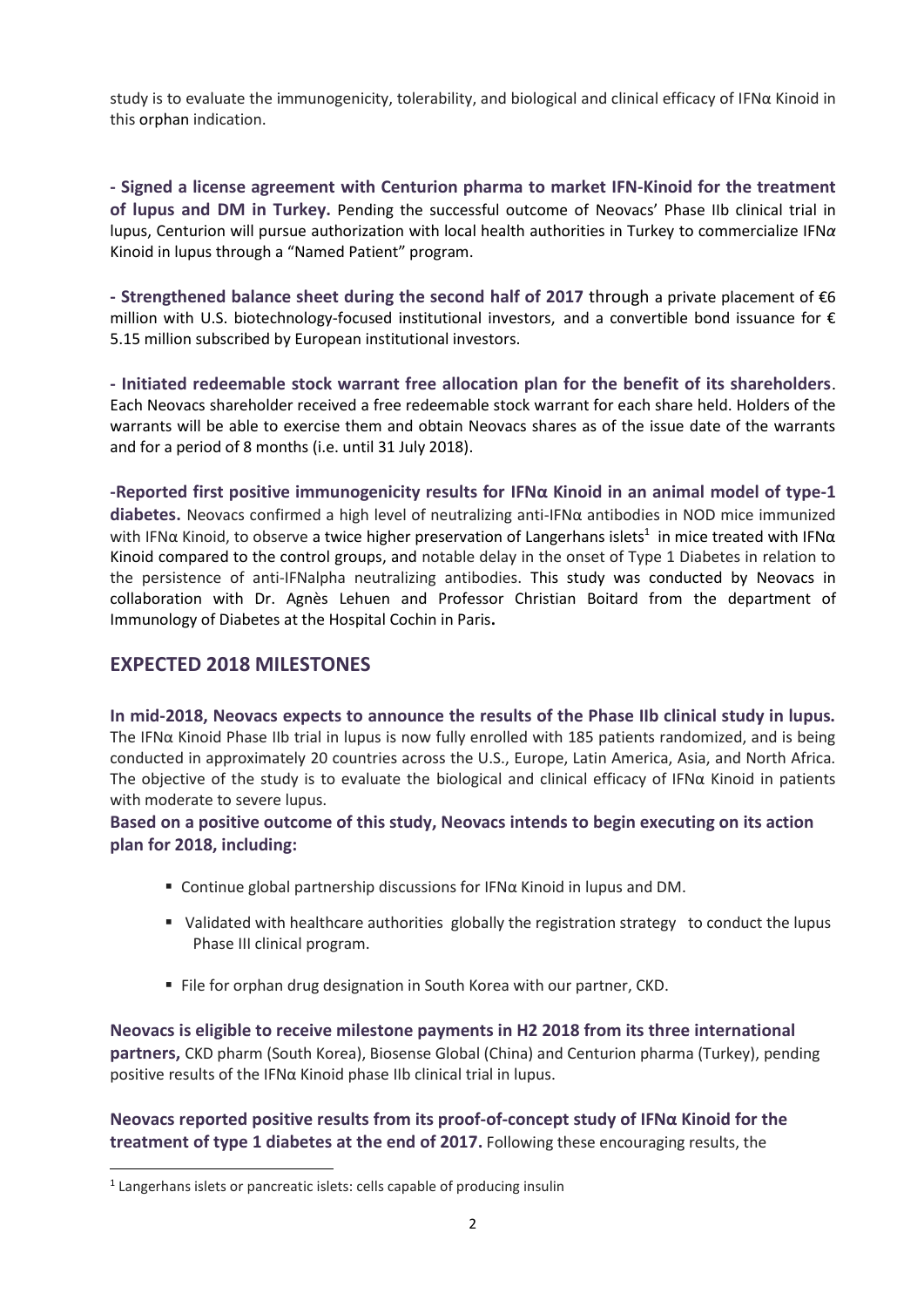Company intends to further advance its development efforts in this indication in 2018 through the design of the appropriate protocol for an initial clinical study in type 1 diabetes, which represents a significant market opportunity.

**Neovacs intends to continue advancing its pipeline** in 2018 by **strengthning** its preclinical programs, and accelerating patient enrolment in its phase IIa study in DM with IFNα Kinoid**.**

**Neovacs, together with Stellar Biotechnologies, is progressing the development of Neostell, a state-of-the-art production subsidiary for its Kinoids® vaccines, which is largely supported by a €5 million grant from BPI as part of the "PIAVE" program. The project is expected to start in H2 2018 and be completed in 2023.**

### **FULL-YEAR 2017 FINANCIAL RESULTS**

| In $K \in$                   | <b>December 31, 2017</b> | <b>December 31, 2016</b> |
|------------------------------|--------------------------|--------------------------|
| <b>Revenues</b>              | 834                      | 394                      |
| <b>Operating costs</b>       | 19, 163                  | 17, 655                  |
| of which, R&D                | 16, 475                  | 14, 658                  |
| <b>Operating profit/loss</b> | (18, 329)                | (17, 261)                |
| <b>Financial Results</b>     | $-636$                   | -99                      |
| <b>Pretax profit/loss</b>    | $-18,965$                | $-17,361$                |
| <b>Exceptional items</b>     | 105                      | 34                       |
| <b>Research tax credit</b>   | $-4,022$                 | $-3, 394$                |
| Net profit <i>Aoss</i>       | $-14,838$                | $-13,932$                |

*Summary financial information* 

## **KEY FULL-YEAR 2017 FINANCIAL RESULTS**

For the year ended December 31, 2017, Neovacs reported an operating loss of € 18.3 million, compared to € 17.3 million in 2016.

A contained loss of -6% compared to 2016 due to a 2017 operating income higher than 2016, primarily related to the initial payments (€ 0.8 million) in connection with its IFNα Kinoid license option contracts with Biosense Global LLC (China) and Centurion (Turkey), with a total value of € 65 million and € 6 million, respectively.

In parallel, the Company maintained its strict cost control policy, which led to a reduction in SG&A of nearly 10% (€2.7 million versus €3 million in 2016). The vast majority of operating expenses (86%) were allocated to R&D costs (€16.5 million), of which nearly €9.5 million was related to conducting clinical trials, €1.5 million was utilized to execute preclinical studies, and €1.5 million was used for development and industrialization activities for IFNα Kinoid (excluding employee costs).

The financial result for the 2017 financial year consists mainly of interest on the single bond issue ( $\epsilon$  0.4 million) and the amortization expense of the redemption premium of the single bond issue (0.2 million euros).

The net loss for the year was €14.8 million compared to €13.9 million in 2016, and was partially offset by the increase in the research tax credit (+ 18%) compared to December 31, 2016.